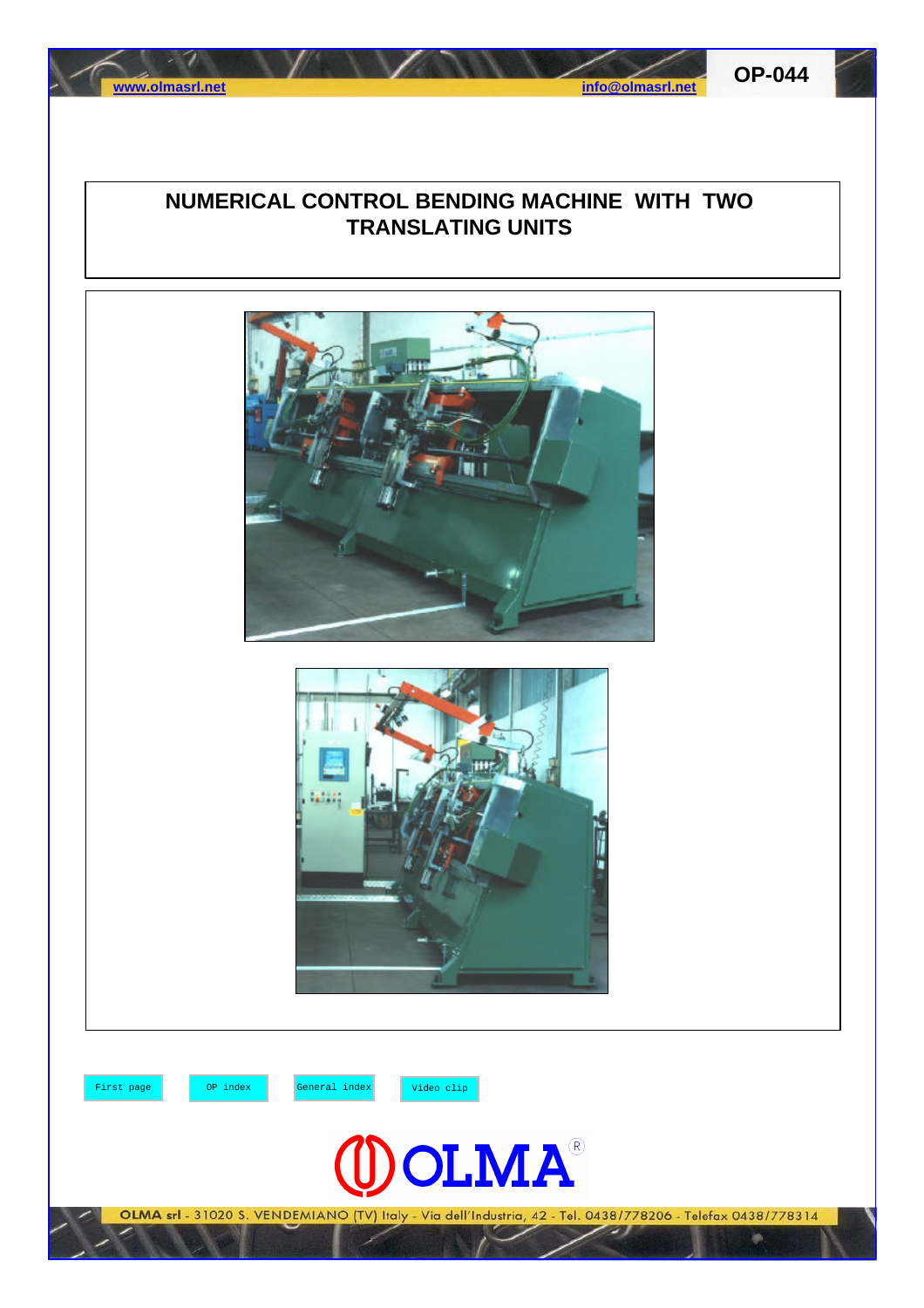## **NUMERICAL CONTROL BENDING MACHINE WITH TWO TRANSLATING UNITS**

This is an automatic machine with numerical control, studied and developed for bending electric armoured resistances on the plane and used in the small and medium series because easily programmable and interchangeable from one model to another.

It consists of two bending units facing one another, sliding bilaterally on steel runners and operated by two D.C. current motors on screws with ball recirculation.

The shifting of their axes to various programmable positions is controlled by an electronic 6-axis N.C.

Description of the axes by the machine:

Axis no. 1: checking the longitudinal position of the unit on the bending axis.

Axis no. 2: checking the angular rotary position of the bending operation (angles).

Axis no. 3: checking the trasversal position of the unit that determines the direction of bending (clockwise or counterclockwise)

The machine has the possibility to bend up to 4 resistances at a time with diameter m/m 6,5 and 2 resistances at a time with diameter m/m 8,5. Automatic unloading upon cycle termination. This its mechanical composition:

1- Carrying structure in tubular sections of welded steel and saddle guides made of hardened steel. Openable sheet fairings of appropriate wall thickness.

1- Prearrangement for inserting the resistances with manual, pneumatic operation.

1- Electropneumatic truing device for two or four resistances with diameter 8 or 6,25.

2- Saddles mounted on sliding blocks with ball recirculation for the longitudinal shifting of the two bending units.

2- Bending unit with hydraulic control for clockwise and counterclockwise rotation.

Knockout from the bending axis and positioning of the head to the top or to the bottom.

- 1- Controlunit for lubricating the ball screws.
- 1- Automatic unloading system for ready pieces.

1- Pneumatic systems for shifting and transfer operations.

The N.C. electronic part of the axes and cycle sequence of the bending machine enables to select a programme among the available ones on minifloppy disks or other systems, thus rendering the equipment extremely effective and flexible also when employed for small production quantities, by changing rapidly the programme and therefore the workpiece manufactured.

The creation of new programmes is made very easy and fast thanks to the menu on the 11" monitor and to the alphanumeric keyboard.

Prearrangement for automatic feeder of straightened pieces.

Prearrangement for rotary vice by  $+/-90^{\circ}$  for bending a resistance at a time on different planes.